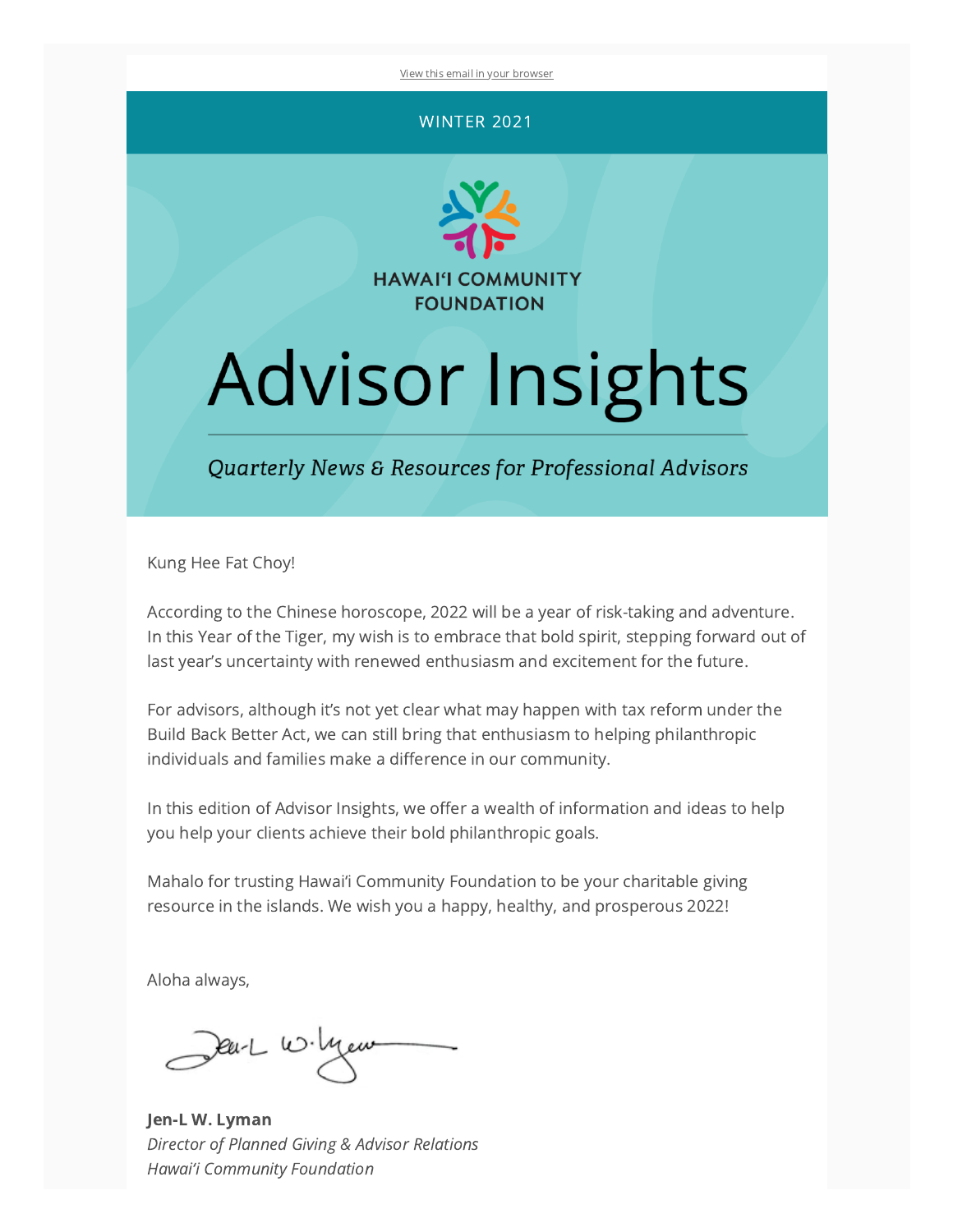#### (808) 566-5596 [Jlyman@hcf-hawaii.org](mailto:Jlyman@hcf-hawaii.org)







#### Corporate [Philanthropy](https://www.hawaiicommunityfoundation.org/professional-advisors/corporate-philanthropy-for-family-businesses) for Family Businesses: Questions to Get Started

Family-owned businesses generate more than half of the country's GDP, and many prioritize charitable giving alongside profits. Helping your clients ask the right questions can make a big difference in the success of their corporate philanthropy programs. Don't miss these useful tips on how to guide the conversation. Read [More](https://www.hawaiicommunityfoundation.org/professional-advisors/corporate-philanthropy-for-family-businesses)



## Helping Clients Gift Hard-to-Value Assets: From Real Estate to **[Cryptocurrency](https://www.hawaiicommunityfoundation.org/professional-advisors/helping-clients-gift-hard-to-value-assets)**

Gifting "hard-to-value" assets such as works of art can offer significant benefits to both donors and charities. We've created a short primer on navigating the universe of non-cash assets for clients who want to make non-cash gifts. Read [More](https://www.hawaiicommunityfoundation.org/professional-advisors/helping-clients-gift-hard-to-value-assets)



### [Donor-Advised](https://www.hawaiicommunityfoundation.org/professional-advisors/donor-advised-fund-or-private-foundation) Fund or Private Foundation: Which is Better for Older Donors?

In the coming decades, Baby Boomers and older Americans are poised to transfer an enormous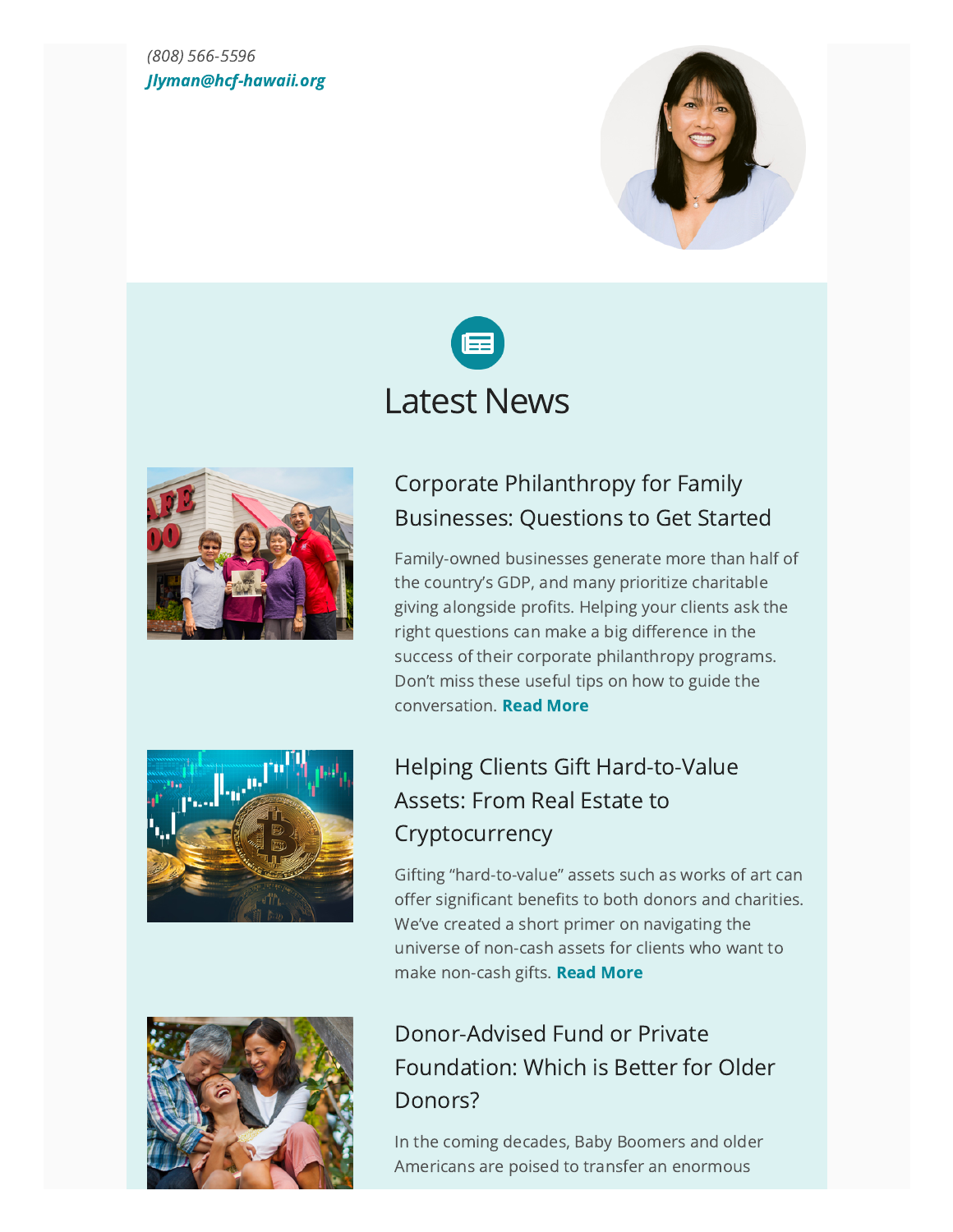amount of wealth—including trillions of dollars that will flow to charities. Here are some key talking points when advising clients on the best charitable giving vehicles to achieve their goals. Read [More](https://www.hawaiicommunityfoundation.org/professional-advisors/donor-advised-fund-or-private-foundation)





#### Hawai'i Gift Planning Council 2022 Annual [Conference](https://hawaiigiftplanning.org/event/march-10-2022-annual-conference-on-gift-planning/?instance_id=180)

Co-hosted by Hawai'i Community Foundation, the Hawai'i Gift Planning Council's 2022 annual conference will be held March 10, 2022, at the Oahu Country Club.

Whether you're just starting a gift planning program or have a specialized gift planning office, this year's conference has something for everyone. Fundraisers, board members, executive directors, and professional advisors are welcome!

The conference will feature Trever Asam, Esq., partner at Cades Schutte, Rebecca Bibleheimer, senior complex gifts officer for the Oregon Community Foundation, and Tracy Malloy-Curtis, legacy giving director with Mal Warwick Donordigital.

Event check-in opens at 8:45 a.m., with conference sessions and networking from 9 a.m. to 5 p.m. [Learn](https://hawaiigiftplanning.org/event/march-10-2022-annual-conference-on-gift-planning/?instance_id=180) More



Visit HCF's professional advisors **[webpage](https://www.hawaiicommunityfoundation.org/professional-advisors)** or download our mobile [app](https://apps.apple.com/us/app/center-professional-advisors/id1299264561) for useful, exclusive tools and tips to help you better serve your clients. With your busy